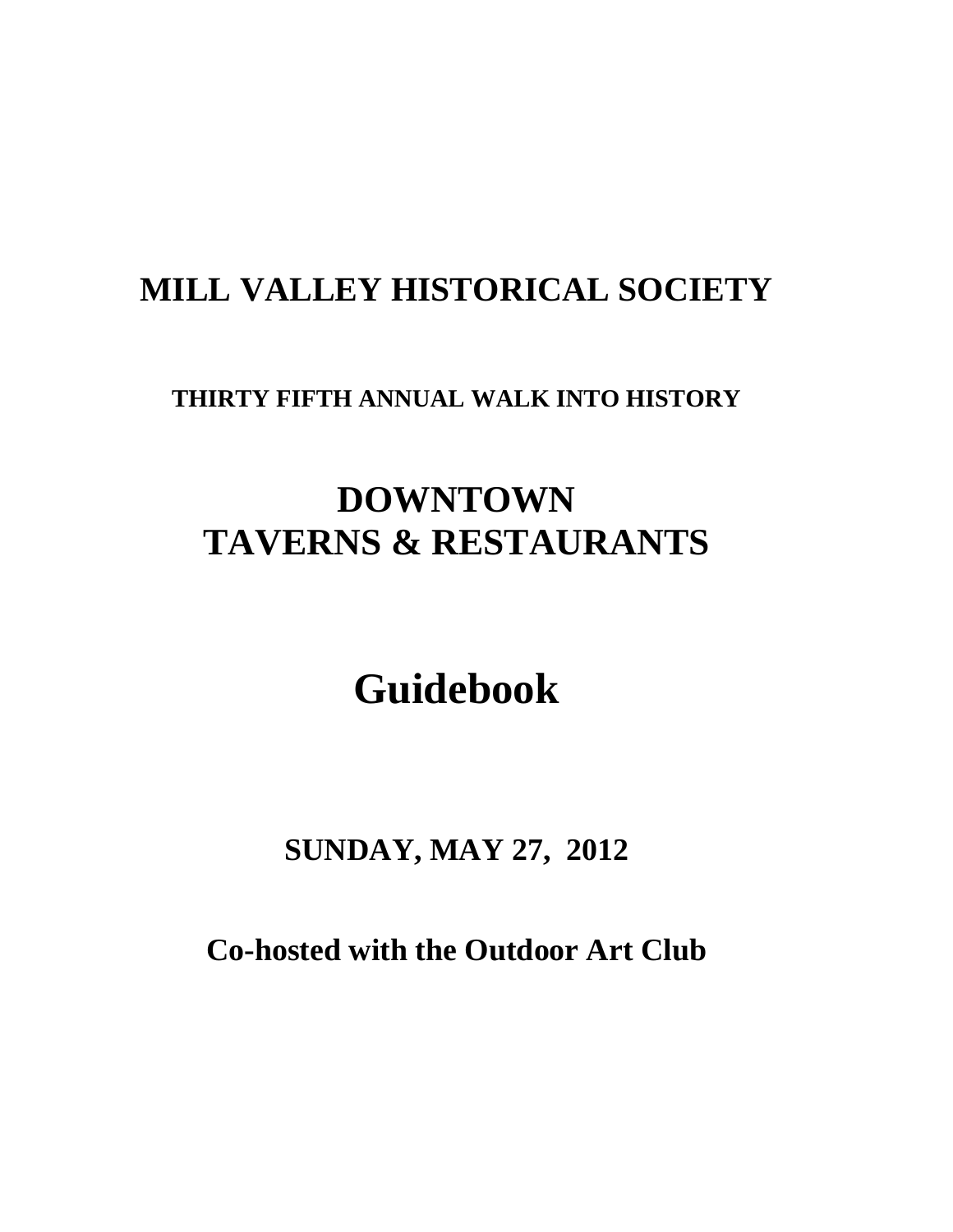### **TO THE GUIDES:**

This is the 35<sup>th</sup> year that the Mill Valley Historical Society has organized a Walk Into History thanks to the efforts of many volunteers working throughout the year as well as on the day of the Walk.

Guides are special volunteers with a responsibility to provide a group of walkers with an interesting, informative, enjoyable and safe experience.

Several guides have been leading these walks for many years. The fact that they continue to volunteer to be guides is an indication of their enjoyment and commitment.

If this is your first year as a guide, we welcome you and hope you will find as much pleasure in learning and sharing the history of Mill Valley as the old timers do.

Walk-Into-History Chair: Betsey Cutler

Guidebook Editor: Chuck Oldenburg

Research: Chuck Oldenburg, Barbara Ford, Steve McNamara, Betsey Cutler

Guide Leader: Vivian Broadway-Firmage

#### **TIPS FOR GUIDES**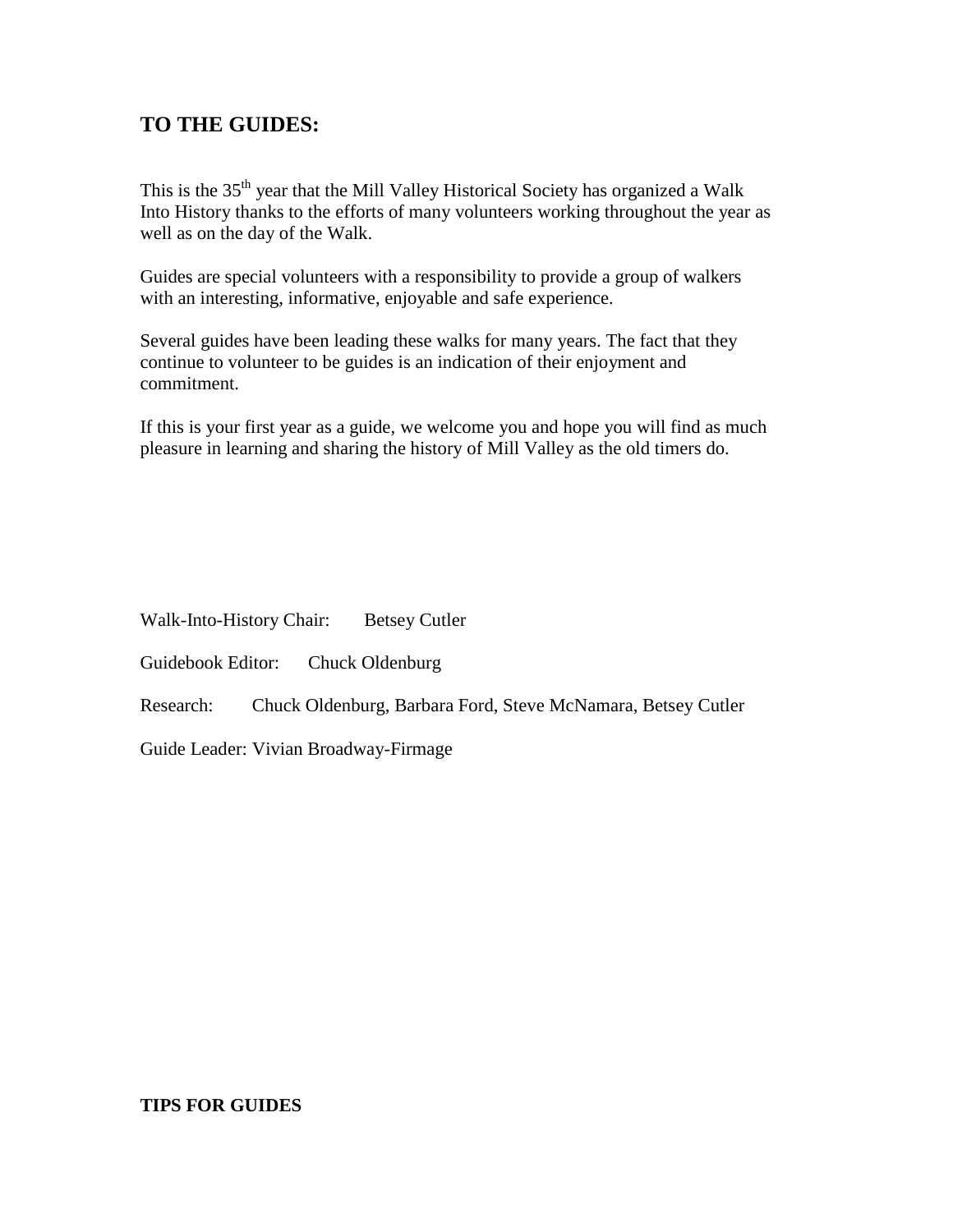Thank you for being a Walk-Into-History guide. Your success and satisfaction a requires a commitment of time, energy and preparation. The objective is to provide good leadership and well-presented historical information. The following instructions can make your job easier:

1. Read the guidebook several times to familiarize yourself with its contents.

2. Practice the walk several times. Each guide is required to go on two practice walks that are conducted by a guide trainer. You should also do one or more practice walks with a friend who can give you feedback on your presentation.

3. Keep your group together. At each stop, face the group with your back to what you are describing. Make eye contact.

4. The guidebook lists the names of restaurants and taverns along with the years they were in business. No need to memorize this information which is highlighted in bold text. Read it out loud. Encourage participants to comment on what they know about these restaurants and taverns and their experiences there. Strive for the group's participation at each stop. Make this a fun experience.

5. The guidebook also contains information about specific restaurants and taverns. Familiarize yourself with this information and use your own words. Avoid the temptation to read it out loud. Encourage participants to add to it.

6. Assign one of the participants to manage the photo album by showing the photos when you call for them.

7. Try to avoid groups ahead and behind your group. Speed up or slow down.

Guides have enjoyed leading the annual Walk-Into-History for over three decades. Good luck, have fun and enjoy the experience of leading a group of participants interested in the history of Mill Valley.

### **LEAD GROUP VIA SIDE GATE TO WEST BLITHEDALE**

### **Stop #1 Along the fence on West Blithedale**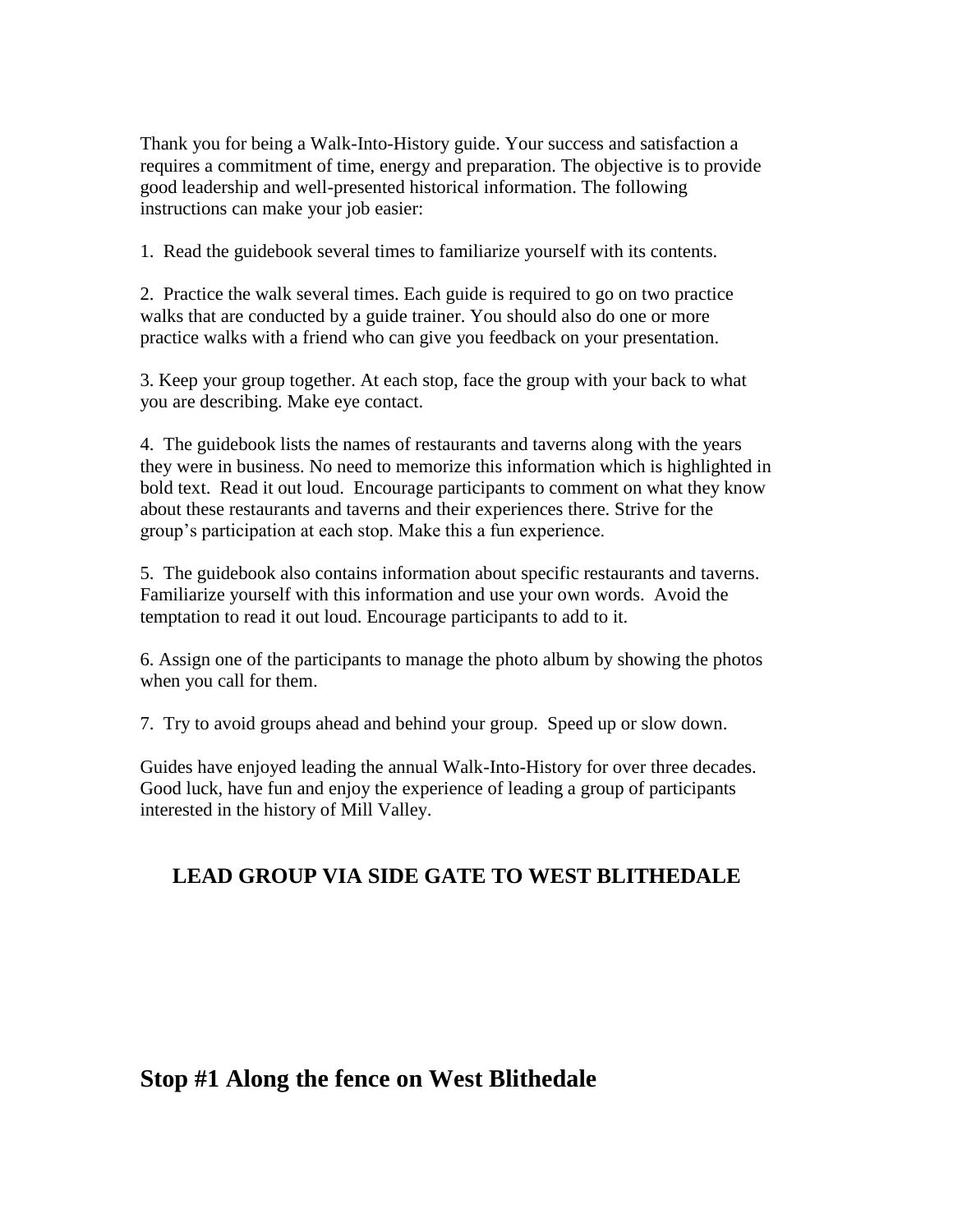### **INTRODUCTION**

Lucretia Hanson Little had been Mill Valley's Town Clerk and official historian. In 1977, illness forced her to retire and move away. A group of interested people established the Historical Society. Their primary goal was to make available all historical material relating to Mill Valley, including the invaluable collection of books, pictures and documents collected by Mrs. Little. Other goals established at the outset were:

- 1. Work for the library in all matters relating to the History Room.
- 2. Take responsibility for the popular First Wednesday Programs.
- 3. Continue the Oral History Program.

This year marks the 35th Walk Into History sponsored by the Mill Valley Historical Society. Our walk today will take us to various sites of restaurants and taverns in downtown Mill Valley. The distance is a little less than a mile. The time required is about 1-1/2 hours. The route is mostly level. The are 20 stops.

Introduce yourself. Determine if there are some in the group who are not Mill Valley residents. Be prepared to provide more information for non-residents. Encourage participants to comment on their familiarity with the restaurants and taverns. Strive for the group's participation.

### **SAFETY**

The entire walk is on sidewalks. Keep the group together at crosswalks and be alert for cars and bicycles.

### **OVERVIEW**

Many restaurants come and go, but a few stay in business for decades. The tour will encompass examples of both. We will go inside two restaurants, one new and the other almost 50 years old. Most of today's restaurants include a bar. In the early years, Mill Valley had saloons, taverns and beer parlors which served little or no food. We will stop at the sites of these watering holes and discuss their histories.

## **Cross Throckmorton and turn left**

### **Stop #2 At 8 E. Blithedale**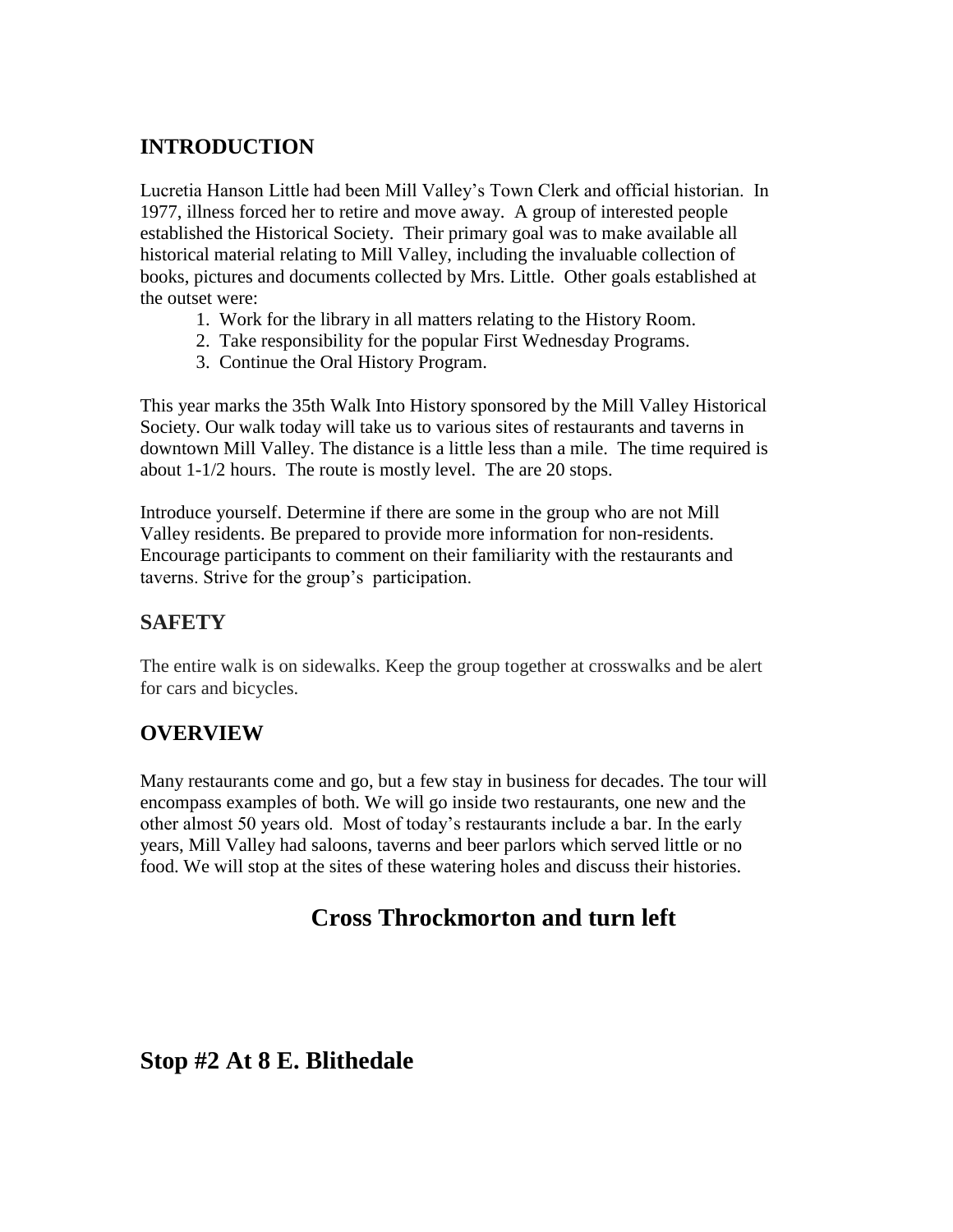#### **Stefano's Pizza — 1976 to present (36 years total at both locations)**

Located on this site from 1976 until 2003 when it moved across the street. Other branches of Stefano's Pizza are currently in Corte Madera, in Novato and in the Alto Shopping Center where it is called Rocco's.

Stefano's Pizza across the street is special. In 2004, solar panels were installed on the roof. They generate 26.5 kilowatts and supply much of the electricity for the ovens.

#### **Pearl's Phat Burgers — 2003 to present (9 years)**

A restaurant called **Phyllis' Giant Burgers** was established in San Rafael in 1983—it closed in 1990. In 1986 a second Phyllis' Giant Burgers was opened in Mill Valley at 72 E. Blithedale, a site now occupied by **Amberjack Sushi Restaurant**, across the street from **Lily Kai Chinese Restaurant**. In 2003, when Stefano's moved across the street, **Phyllis' Giant Burgers** moved from 72 E. Blithedale to this site and the name was changed to **Pearl's Phat Burgers**.

**The restaurant has been in business in Mill Valley for 26 years in total.**

### **Proceed to Sunnyside and turn right**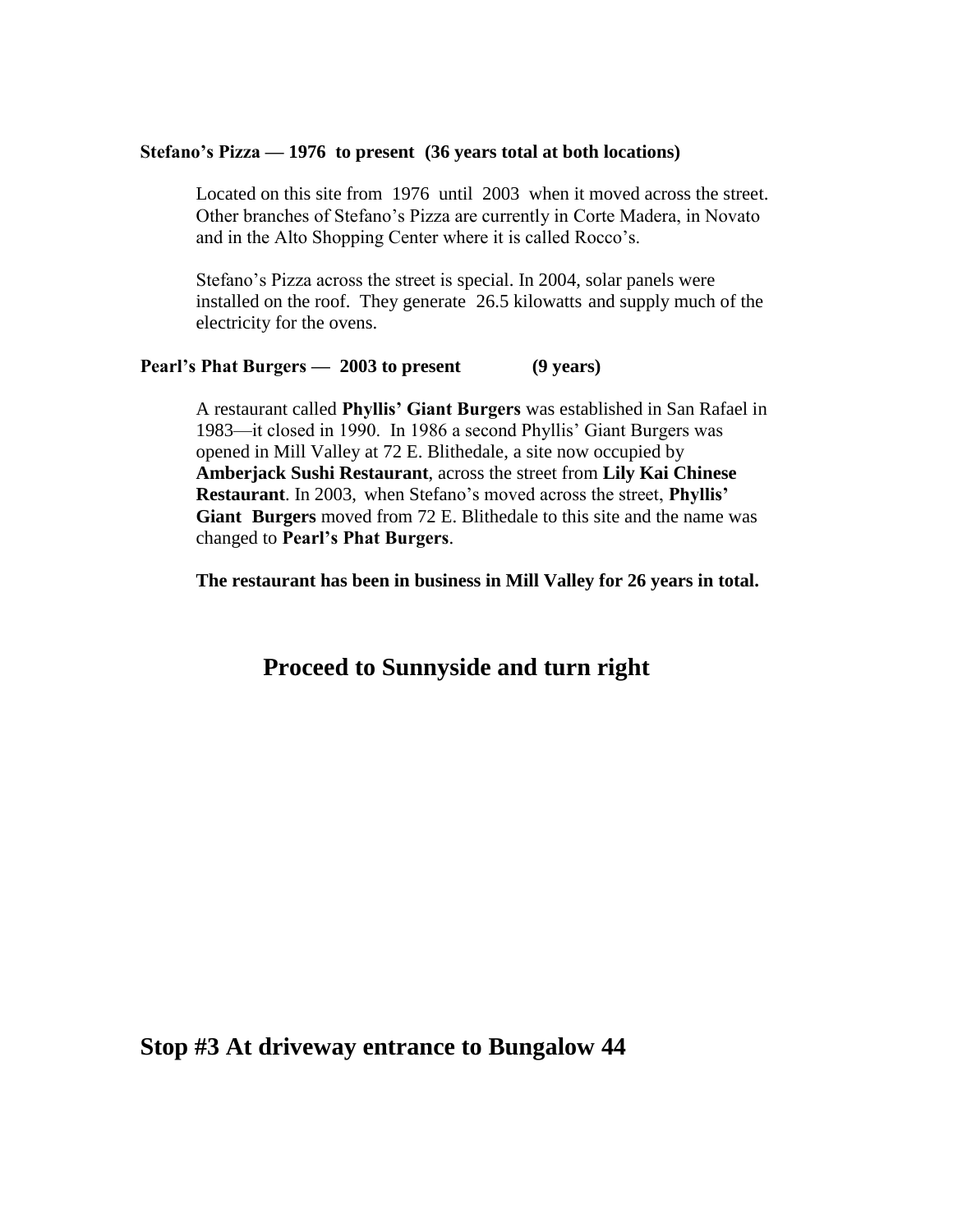From the 1940s to the 1970s, a service station, first Flying "A" and later Phillips 66, occupied this site.

#### **Avenue Grill — 1985 – 2002 (17 years)**

Marni and Joseph Leis, two food-service neophytes, spent about \$300,000 to open the 2,000-square-foot Avenue Grill in September 1985. One reviewer called it noisy but delicious. By 1992, the "neophytes" owned several other restaurants. In 1993, they obtained a license to serve hard liquor. In January 2002, Avenue Grill closed. The problem, according to the owners, was a proposed rent increase to triple what they were currently paying. Others thought that the economic downturn, the number of unemployed in the Bay Area, the aftermath of the Sept. 11 tragedies and the ongoing war were all key factors.

**Mudbugs Café — 2003 – 2004 (<1 year)**

In August 2003, Mudbugs Café, **a Cajun restaurant**, opened. It was owner Scott Fearon's first go at primary proprietorship—he had previously invested in a number of Bay Area restaurants. Things didn't work out. Mudbugs Café closed on May 10, 2004. His new restaurant opened nine days later.

#### **Cascade Bar and Grill — 2004 — 2005 (1 year)**

**Contemporary American comfort foods**; cuisine incorporates ingredients from local artisan producers; supports organic and sustainable farming practices; and a policy of no corkage fee. The restaurant took its name from the waterfall in Cascade Canyon. Historic photos purchased from the History Room were part of the décor.

**Bungalow 44 — 2005 to present (7 years)**

Owned by Real Restaurants which also owns Fog City Diner (San Francisco), Mustards (Napa), Buckeye (Mill Valley) and other restaurants. Bungalow 44 specializes in **contemporary Californian American cuisine**.

### **Proceed Down Sunnyside**

### **Stop #4 At the bench in front of 31 Sunnyside**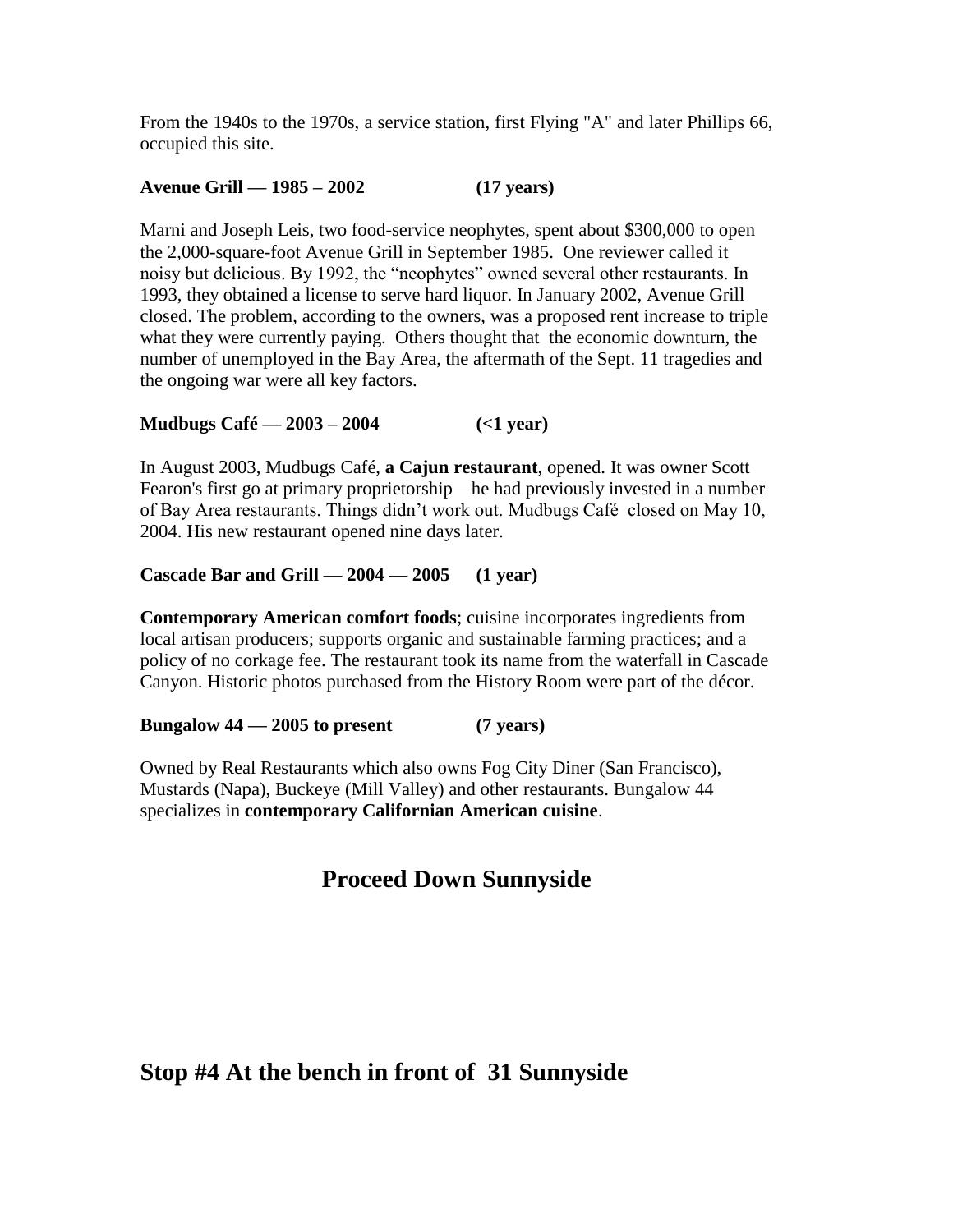#### **31 Sunnyside**

**Sunnyside Café (Comfort food) — 1993 – 2003 (10 years)** Space formerly occupied by American Cancer Society Discovery Shop

**Toast —2003 to present (9 years)**

**#1 El Paseo Lane**

| Fondue Pot II - 1971 - 1974                              | $(3 \text{ years})$ |
|----------------------------------------------------------|---------------------|
| Fondue Pot I was on Paradise Drive in Corte Madera       |                     |
| Uncle Gaylord's Ice Cream $-1976 - 1981$                 | $(5 \text{ years})$ |
| Dipsea Café — 1986 – 1991                                | $(5 \text{ years})$ |
| Moved to at 200 Shoreline in Tam Valley (26 years total) |                     |

#### **24 Sunnyside**

Originally a residence built in 1906, later a boarding house, but since 1973 the site of ten different restaurants, each offering one of seven different cuisines.

| Sidney G. Woodyatt (American) — 1973                                                              | $(1$ year)           |
|---------------------------------------------------------------------------------------------------|----------------------|
| <b>Be Here Now Café - 1974 - 1975</b>                                                             | $(1$ year)           |
| Named for the book by Ram Dass on spirituality, yoga and meditation.                              |                      |
| Don Pancho's Mexican Restaurant — 1975 – 1982                                                     | $(7 \text{ years})$  |
| The Cottage (Cordial California Cuisine) — 1983                                                   | (1 year)             |
| Ristorante Lucca (Italian) — 1984 - 1996                                                          | $(12 \text{ years})$ |
| In 1993, the owners tried to sell Ristorante Lucca to a microbrewery, but a<br>permit was denied. |                      |
| Toi Thai (Authentic Thai Food) — 1996 – 2002                                                      | $(6 \text{ years})$  |
| Owner/chef, Miss Toi Palivanich, a Bankok native, lives in Homestead                              |                      |
| First Crush Restaurant & Bar (Continental) — $2004 - 2005$ (1 year)                               |                      |
| An offshoot of First Crush Restaurant, Bar & Lounge in San Francisco                              |                      |
| By 2005 First Crush owners recognized their mistakes, revamped the                                |                      |
| décor and opened Mi Casa, with a menu of Oaxacan and Yucatan food.                                |                      |
| Mi Casa (Mexican) — 2005 – 2006                                                                   | $(1$ year)           |
| Ora Restaurant Bar & Lounge (Asian Fusion) - 2006 - 2008                                          | $(2 \text{ years})$  |
| Tsukiji Sushi Bar and Restaurant (Japanese) — 2009 - 2012                                         | $(3 \text{ years})$  |

**Enter El Paseo Lane**

**Stop #5 At the El Paseo Courtyard on the left**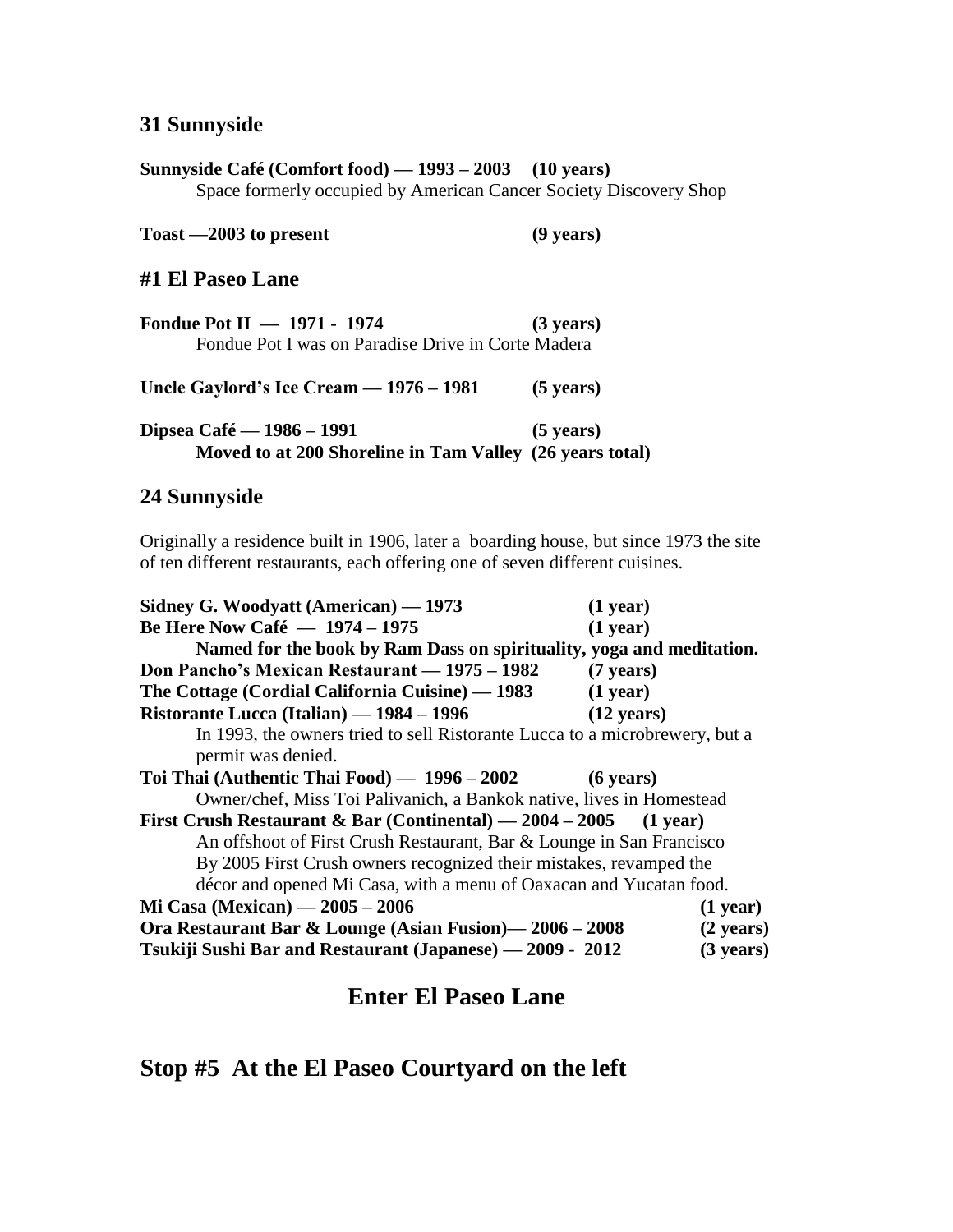In 1936, the three-story Holtum building at 15 Throckmorton was described by community activist Edna Foster as an eyesore. She purchased it and vowed to make improvements. In 1940, renovation of the building began under the direction of Gus Costigan, a Mill Valley architect. Edna then purchased an adjoining lot that fronted on Sunnyside. Edna and Gus designed a complex of buildings stretching from Throckmorton to Sunnyside. The name, El Paseo, was accepted by the City Council as a street and building complex. Construction was completed in 1948. oThere were shops, two courtyards and professional offices along El Paseo Lane. The restaurant just off Throckmorton was initially owned by Mildred Snell and Amy Hanson. It opened in 1947. Other short term owners followed.

### **Photo of the entrance to El Paseo Lane (1970s)** MVU 1053

**El Paseo Restaurant— 1957 – 1972 (15 years)**

In 1957, Mary Harkins opened a restaurant serving Continental cuisine. She also supplied Frozen Popovers for sale in Bay Area Supermarkets.

#### **Photo of Mary Harkins (1960s)** MVN 1070

**El Paseo Restaurant— 1972 – 2005 (33 years)**

In 1972, Mark Bottmeyer and Gunter Kollner opened a restaurant serving French cuisine. In 1985, they added a wine bar, the first of many expansions into former shops. In 2005, after 33 years of managing a successful restaurant, they retired.

**El Paseo Restaurant— 2006 – 2009 (3 years)**

On June 1, 2006, Keiko Takahashi and her husband Seigo Takei opened an elegant French restaurant which earned a Michelin star. It closed on October 7, 2009.

#### **El Paseo House of Chops — 2011 to present (1 year)**

Celebrity chef and Food Network star, Tyler Florence, has a luxury kitchen supply store at 59 Throckmorton. He also has two restaurants, the Wayfarer Tavern in San Francisco and Rotisserie & Wine in Napa. In early 2011 after many months of renovation, Tyler Florence opened El Paseo House of Chops in partnership with Sammy Hagar, a rock singer, guitarist and songwriter with many business interests.

### **Proceed to the south door of the restaurant located in the corner of the courtyard**

### **Stop #6 Inside El Paseo House of Chops**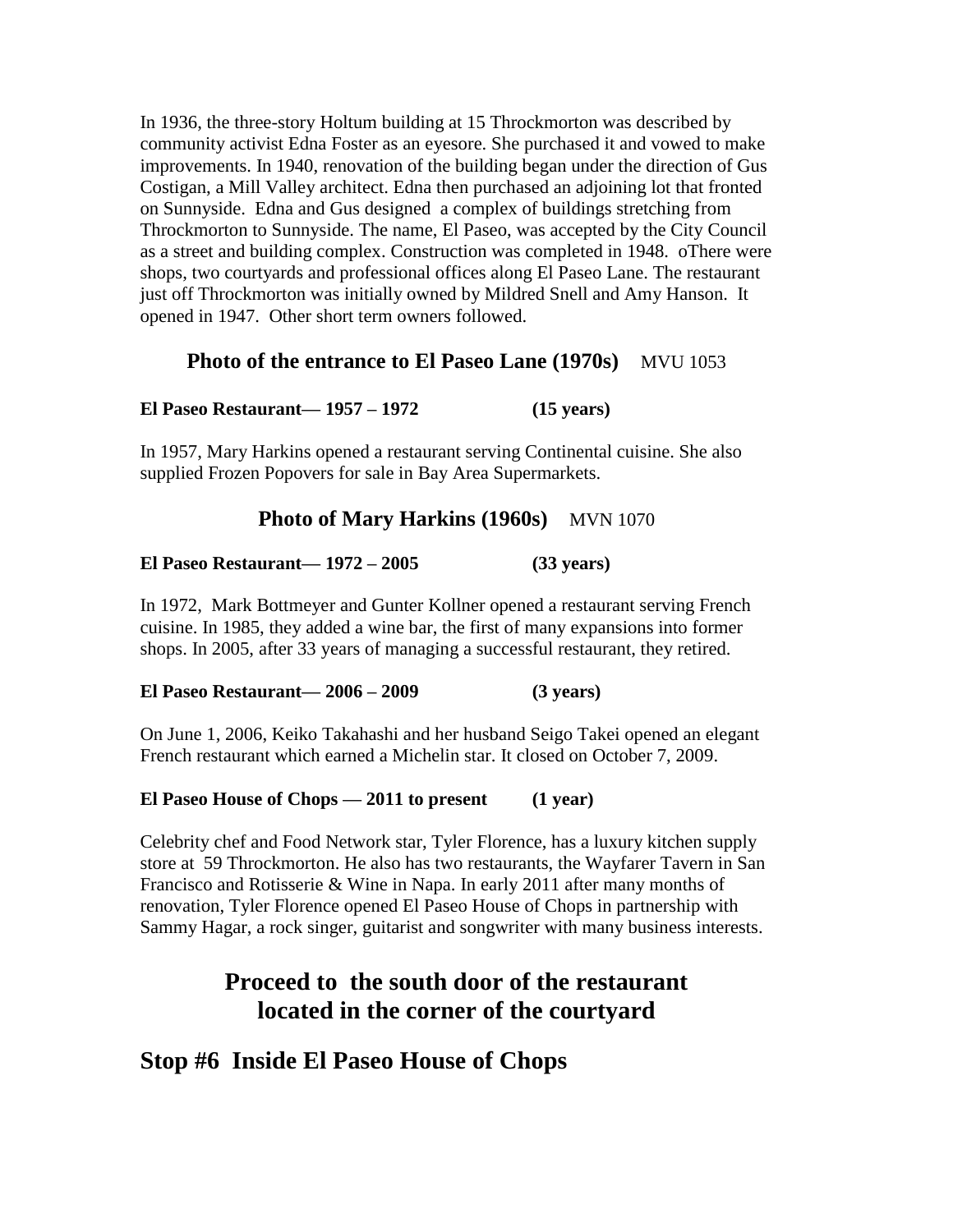Enter the Sunnyside Room and proceed toward the hall on the right.

Proceed down the hall and peek into the kitchen where plates are handled.

Proceed down the hall and pause at the food preparation kitchen.

Proceed to the Throckmorton Room.

Leave the restaurant via the Exit door on the right.

Cross the lane and enter the Bar Room.

Exit the Bar Room, turn right and proceed to Throckmorton.

While walking through the restaurant, notice the magnificent fireplaces in the Sunnyside Room and the Throckmorton Room as well as the huge ceiling beams which were reclaimed from an old building that was torn down at Fort Cronkite.

### **Upon exiting El Paseo Lane at Throckmorton**

### **Point out the 3-story building on the right**

## **Turn Left**

**Stop #7 At 41 Throckmorton**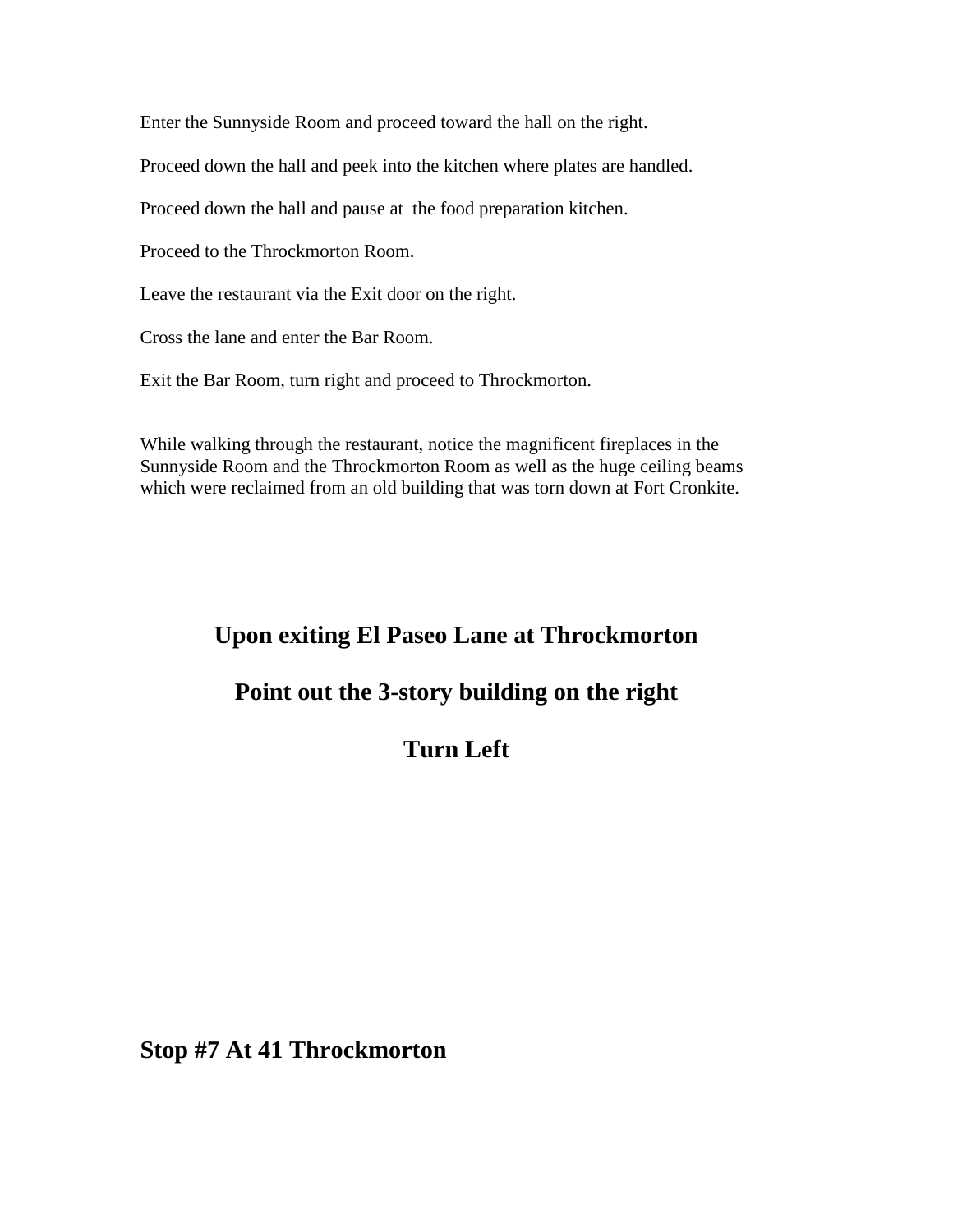In 1934, Chuck Hong, nephew of Suey Kee, Mill Valley's leading merchant of fruits and vegetables since 1898, moved the business to this site. It closed in 1959.

**Sonapa Farms (Delicatessen and Café) — 1959 – 1995 (36 years)** In the 1970's, the owners added a catering service

#### **Photo of Sonapa Farms (1970s)** MVU 1238

**Sonapa Bistro (California-French Bistro Food) — 1994 – 1995 (1 year)** Sonapa Farms served breakfast and lunch, and Sonapa Bistro served dinner.

**Noah's Bagels — 1998 – 2000 (2 years)** One of a chain of 74 located in California, Oregon, and Washington.

**Champagne French Bakery Cafe — 2002 to present (10 years)** A combination bakery, delicatessen, cafe and restaurant. One of a chain of 16 located primarily in southern California.

### **Proceed down Throckmorton to Richard Hiatt Place**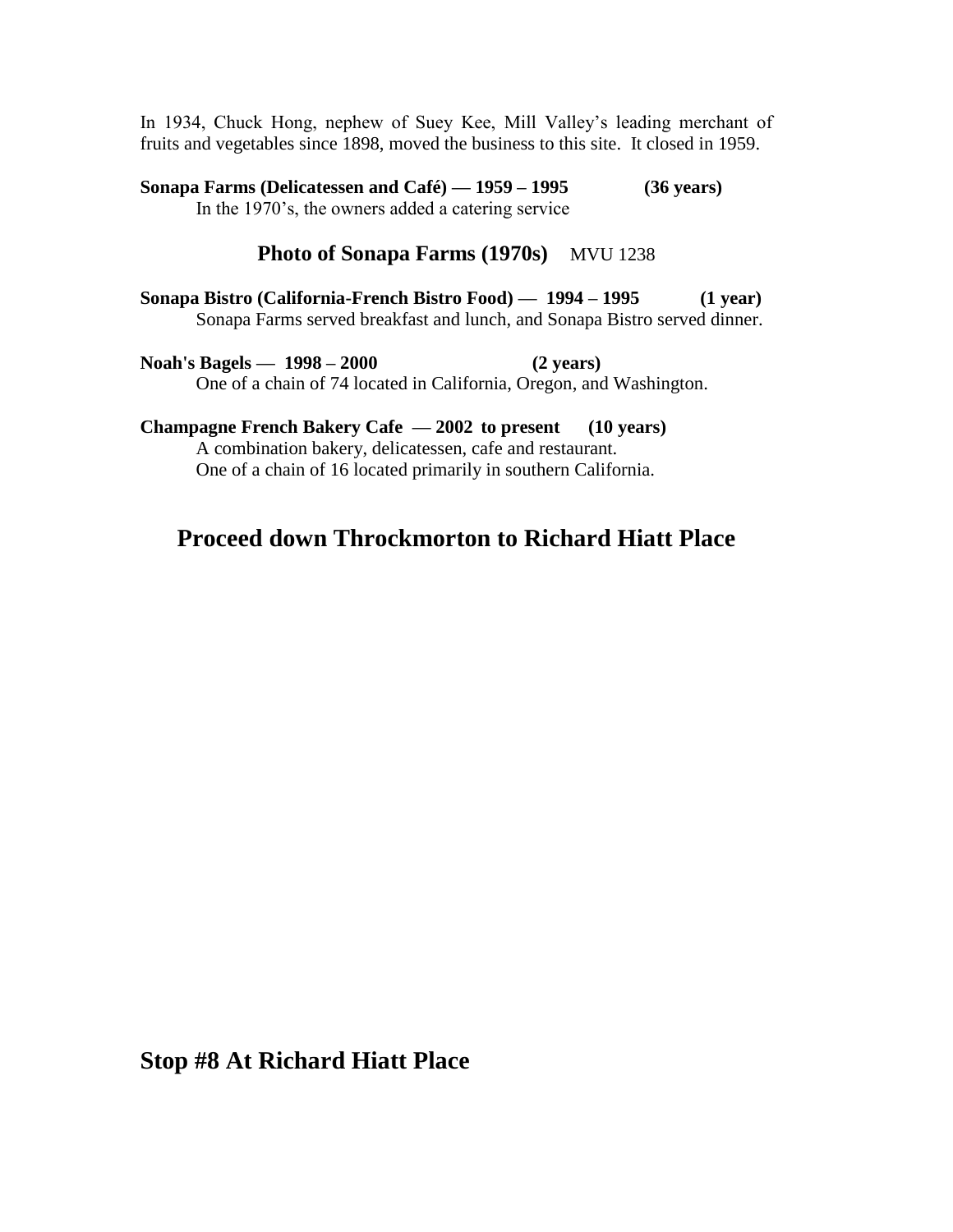### **71 Throckmorton**

**Lucky's Mill Valley Coffee Shop — 1938 – 1940 (2 years)**

### **Photo of the back of Lucky's Mill Valley Coffee Shop**

| Looper's Restaurant — 1948             | $(1$ year)          |
|----------------------------------------|---------------------|
| Hayes' Mill Valley Grill — 1950 – 1954 | $(4 \text{ years})$ |
| Stiveson's Restaurant — 1955-1963      | $(8 \text{ years})$ |
| Pat& Joe's Restaurant — 1964 – 1971    | $(7 \text{ years})$ |

**Photo of Pat & Joe's (1960s)** MVN 1502

In 1971, the restaurant was forced to close because of health, safety, and fire violations. In 1973, the building was torn down and a bank building was constructed on the site.

### **87 Throckmorton**

**Mill Valley Book Depot & Café — 1979 to present (33 years)**

### **Follow Sidewalk to Bus stop on Sunnyside**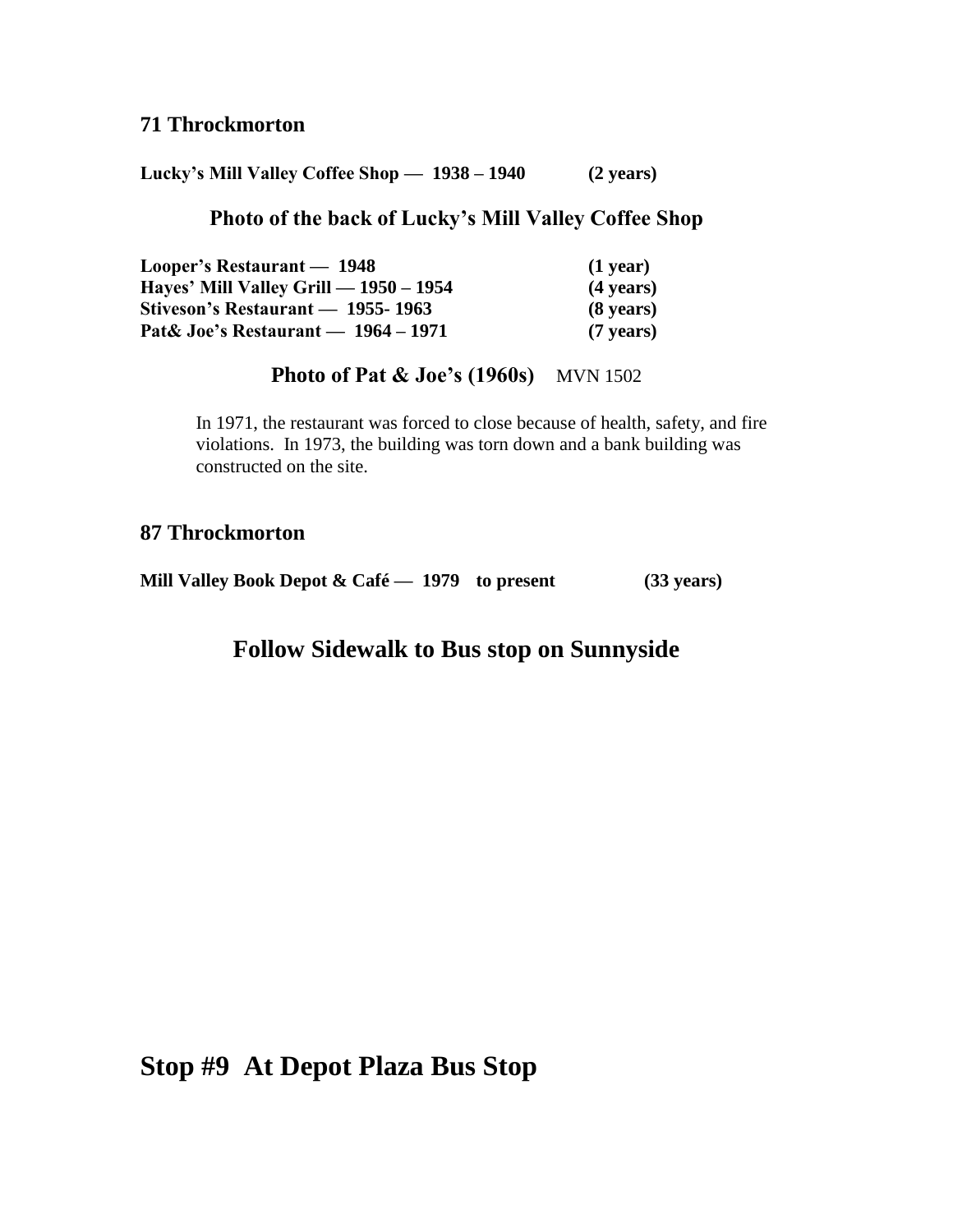## **Liquor and Saloons**

In 1890, the directors of The Tamalpais Land and Water Company were determined to make Mill Valley free of saloons. The deed for every parcel sold came with a clause that prohibited the owners to "…suffer, allow, or permit any person or persons to manufacture, sell exchange, barter, deliver or give away thereon any spirituous or malt intoxicating liquors or wine…"

No topic aroused more passion than the liquor issue.

In 1893, a loophole became apparent and saloons opened outside the town limits on East Blithedale between Hill Street and Dell Street. The district earned the epithet "Jagtown" or "Jagville", "jag" being a term for intoxication.

Jack Hansen operated the Golden West Saloon on the corner of Grove. It was famous for its brawls, chicken shoots and cockfights. In 1895, it was renamed "The Louvre" for its collection of western artifacts.

### **Photo of The Louvre (1895) MVN 1041**

In February 1900, Marin's Superior Court rendered a decision that some interpreted to mean that Mill Valley's prohibitions against liquor sales were unconstitutional. Mill Valley trustees responded by passing a tough liquor ordinance making it very difficult and expensive to establish a saloon.

In 1902, the saloons in Jagtown had to close when the area was developed as the Sunnyside Tract and annexed to Mill Valley.

## **Cross Sunnyside**

### **Stop #10 On the corner of Sunnyside and Miller**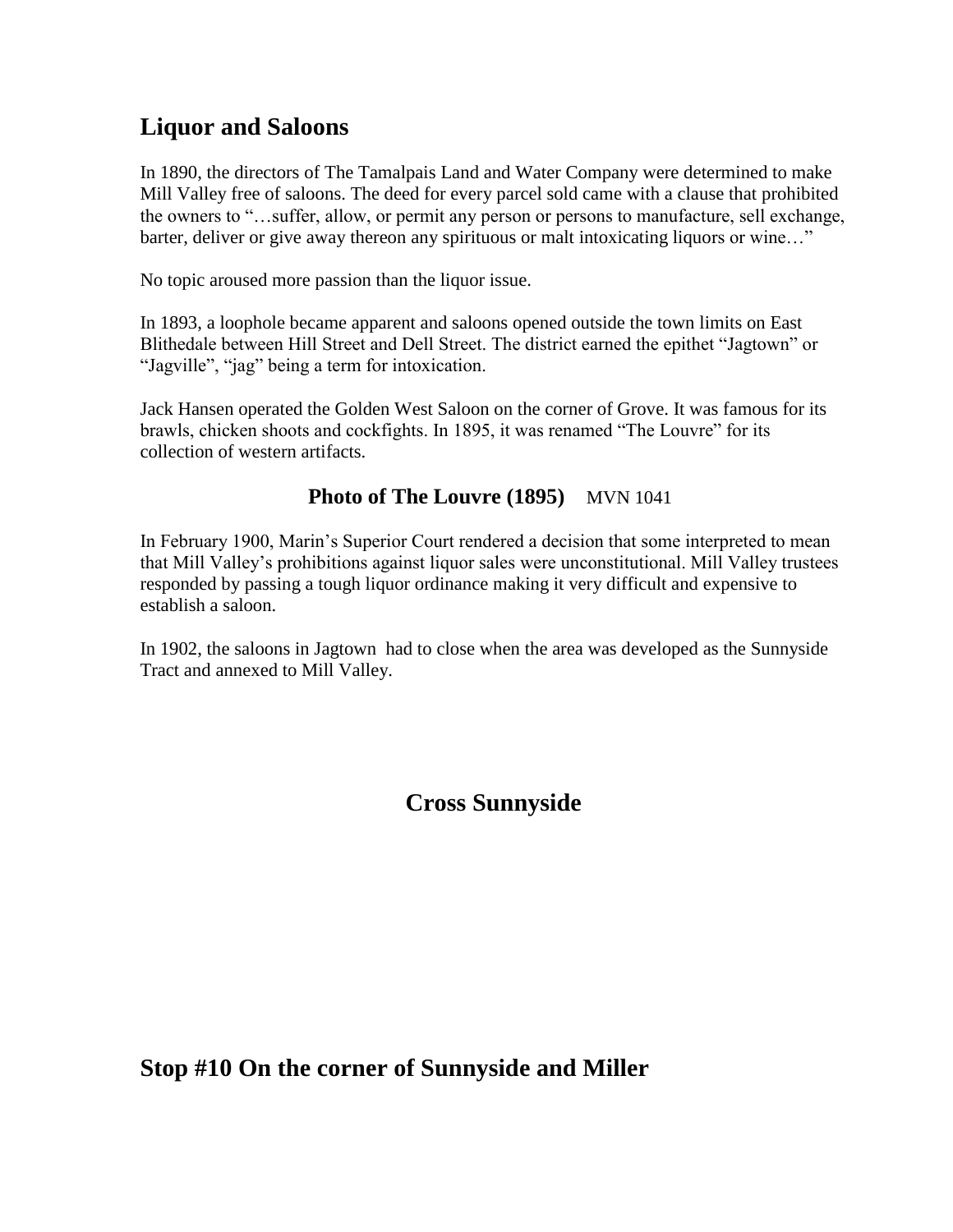### **25 Miller**

| Drake's Harbor Fish & Chips — $1973 - 1974$                 | $(1$ year)           |
|-------------------------------------------------------------|----------------------|
| Le Buffet (Parisian Type Sidewalk Café) $-1974$             | $(1$ year)           |
| Restaurant INO (Japanese) — 1982 - 2010                     | $(28 \text{ years})$ |
| Charlie Hong Kong (Asian Street Food) — early 2011 (1 year) |                      |

An offshoot of a Santa Cruz restaurant.

|  |  |  |  | Boo Koo (name change only) — December 2011 to present |  | $(6$ months) |
|--|--|--|--|-------------------------------------------------------|--|--------------|
|--|--|--|--|-------------------------------------------------------|--|--------------|

A twist on *beaucoup*, reminiscent of the French origin of Vietnamese dishes.

### **19 Miller**

**Baskin-Robbins — 1965 – 2011 (46 years)** Baskin-Robbins, a global chain of [ice cream parlors,](http://en.wikipedia.org/wiki/Ice_cream_parlors) claims to be the world's largest ice cream franchise with over 5,800 locations.

### **Cross Miller**

**Stop #11 At 38 Miller**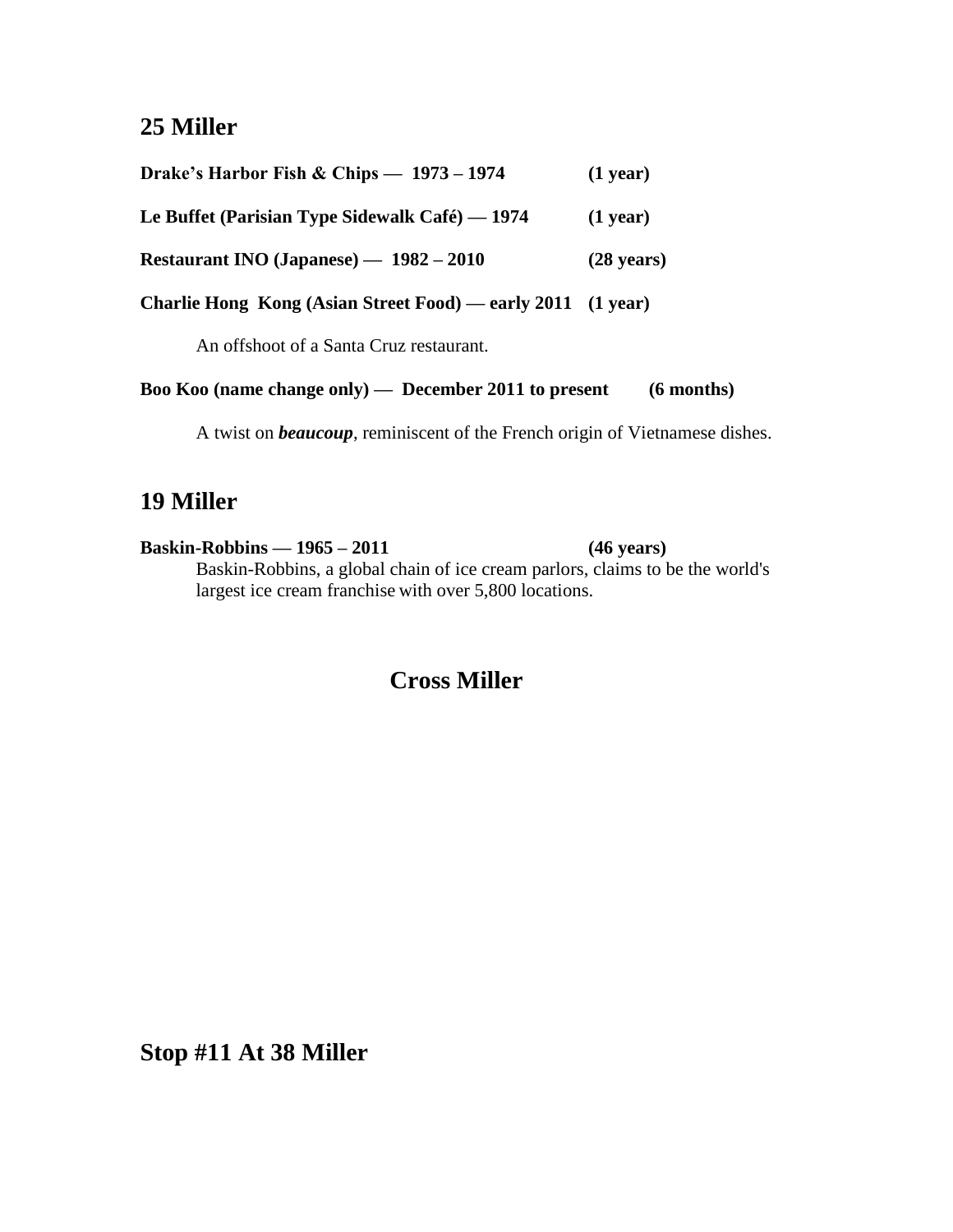### **36 Miller (now a driveway)**

**Osgood's Tavern — 1934 – 1939 (5 years)** In 1939, it moved to 106 Thockmorton

### **38 Miller on the Second floor of Old Brown's Store**

| The Brown Bag Country Eatery $- 1975 - 1977$     | $(2 \text{ years})$ |
|--------------------------------------------------|---------------------|
| <b>Brown's Loft Country Eatery — 1978 – 1985</b> | $(7 \text{ years})$ |
| Lucille's — $1988 - 1994$                        | $(6 \text{ years})$ |
| Eclectic Menu, Non Smoking, Veggies Galore       |                     |

### **38 Miller on Ground floor of Old Brown's Store**

#### **Jenny Low's — 1987 – 2007 (20 years)**

After 20 years of teaching Chinese cooking in the San Francisco Bay Area, Jenny Low finally realized her dream of opening a restaurant serving homestyle Chinese food, with good service in a pleasant atmosphere. In 1992 she opened a second Jennie Low's, located in Novato's Vintage Oaks Center. After the Mill Valley restaurant was closed, a new restaurant was opened in Petaluma in August of 2007.

#### **Balboa Café — 2008 to present ( 4 years)**

Balboa Cafe follows the same tradition and spirit of Balboa Cafe in San Francisco as the "in" place to eat, drink and make merry. It is owned by **Plumpjack**, a hospitality management company with restaurants in San Francisco and Squaw Valley.

### **Proceed up Miller**

**Stop #12 At 22 Miller**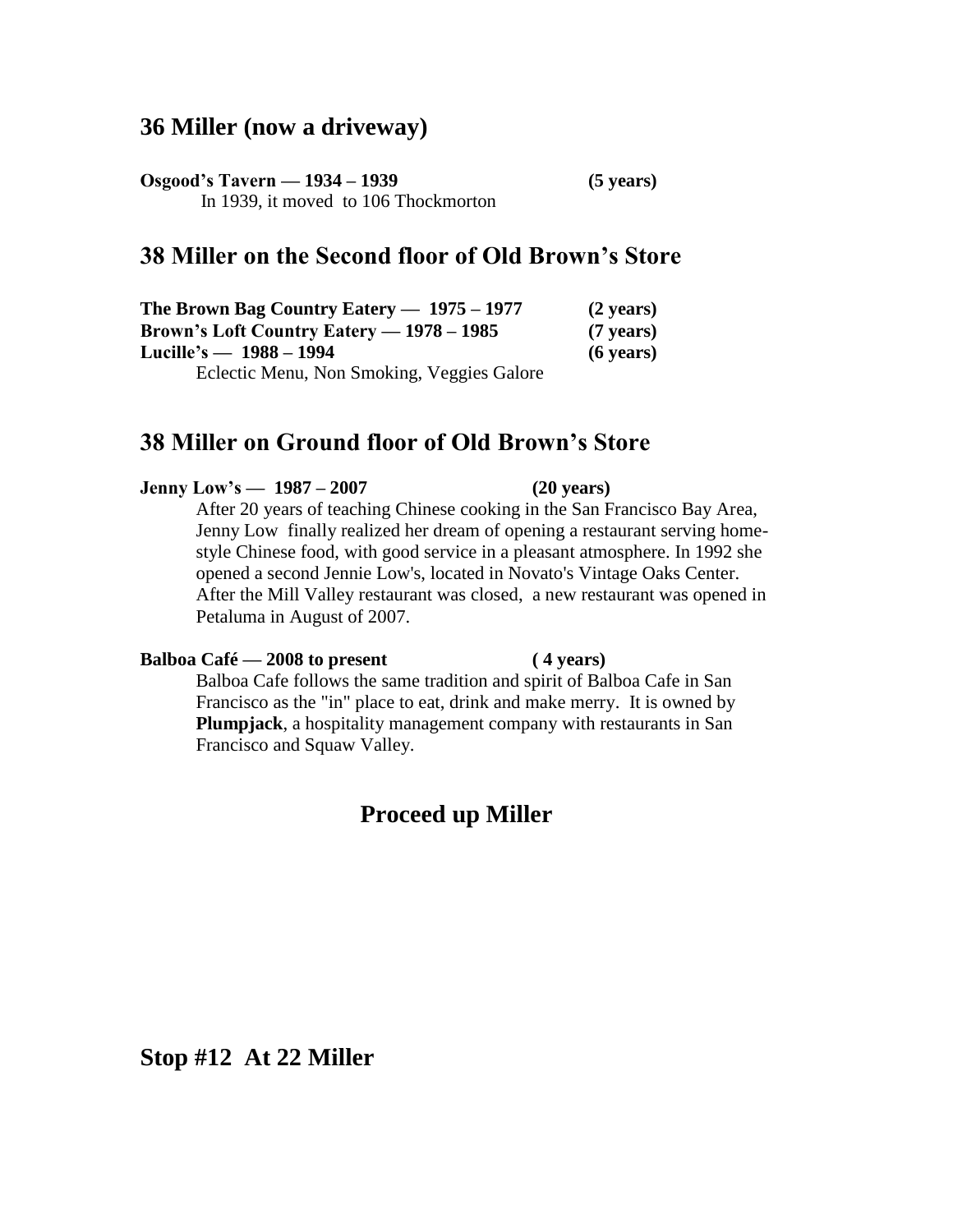### **22 Miller**

#### **Davood's Persian Restaurant — 1973 -1981 (8 years)** Featured middle eastern food. In 1978, when owner Davood Kohanzadeh was denied a liquor permit by the city, he said he would quit. However, even if he had obtained a permit, new licenses were unavailable in

**Da Angelo and Piazza D'Angelo — 1981 to present (31 years)** In 1980, Domenico and Paolo Petrone moved from southern Italy to Marin. In 1981 they opened Da Angelo, an authentic Italian restaurant. They had

Marin, and old ones cost \$55,000 (equivalent to \$191,000 today).

purchased a liquor license from Old Mill Tavern and became the first downtown restaurant to have one. In 1995 they changed the name of the restaurant to Piazza D'Angelo. "Piazza" is Italian for Plaza. The restaurant fronts onto Depot Plaza across the street.

### **Photo of Piazza D'Angelo (1995)** MVU 1132

### **18 Miller**

#### **Mill Valley Tavern — 1901- 1906 (5 years)**

In 1901, after meeting the severe licensing requirements which the town had defined in its tough liquor ordinance, the Mill Valley Tavern opened on this site. It was the only saloon in town. It lasted 5 years.

#### **The Sequoia — 1906 – 1925 (19 years)**

Immediately replacing Mill Valley Tavern was The Sequoia with Jack Brady as proprietor. He had been an engineer on the first train to enter Mill Valley. When the era of Prohibition began in 1919, The Sequoia survived as a soda fountain. Ownership changed in 1920. In 1925 the saloon closed and the building was demolished. In 1926, the Mill Valley Bank was founded and headquartered in a brand new edifice, now occupied by the Wells Fargo Bank.

### **Proceed up Miller to Throckmorton and turn left**

### **Stop #13 At 127 Throckmorton**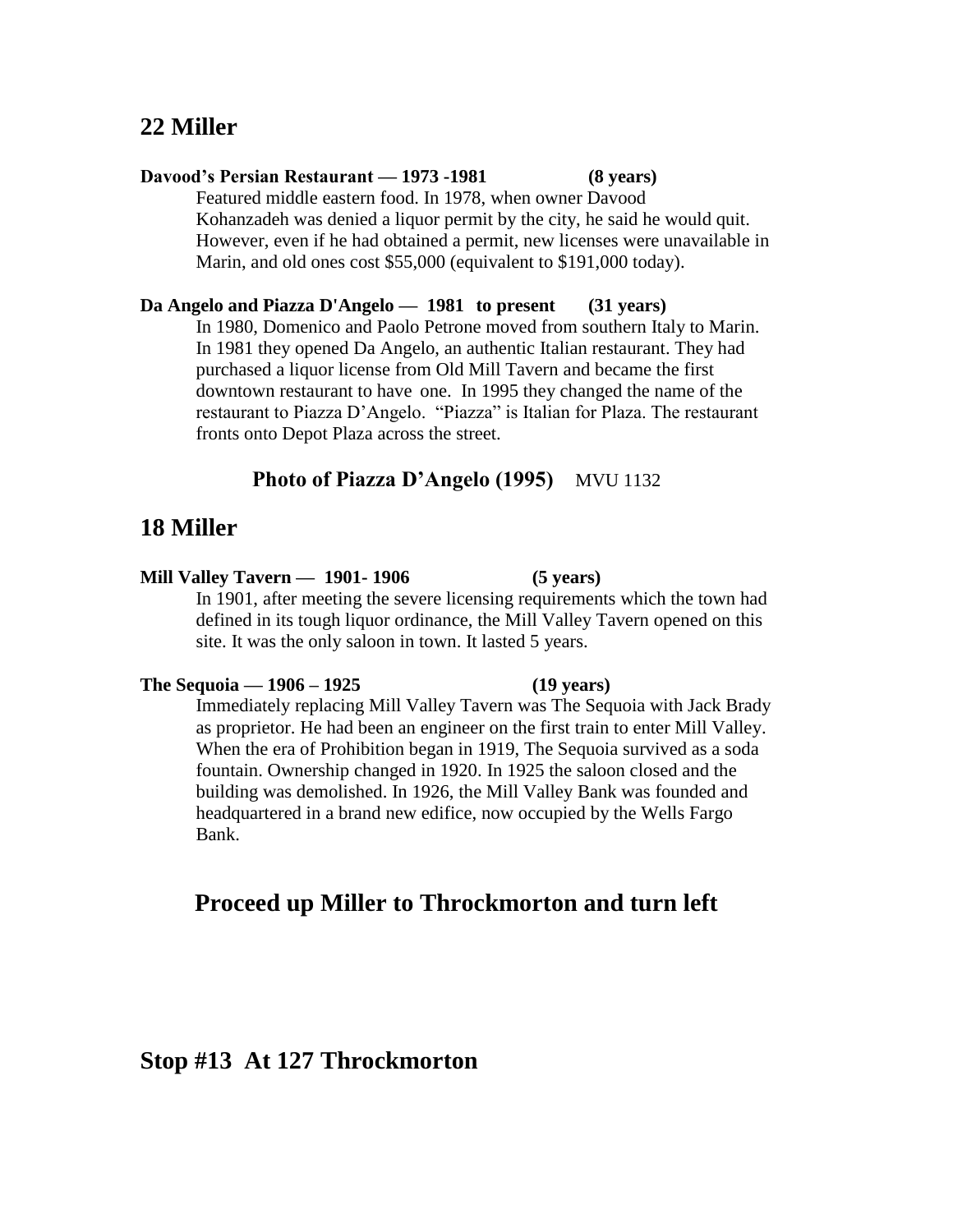#### **Esposti's — 1921 – 1964 (43 years)**

In 1921, Al Scott sold his confectionery to Delelmo Esposti. In 1931 Esposti's was remodeled to include a kitchen for food service. A large window was also installed on the front so that anyone on the sidewalk could watch the ice cream machine in operation. In 1937 it was remodeled again as a restaurant. In 1950 it advertised its "Italian Food." In 1955 it advertised its "Delicious Home Cooked Foods."

#### **Photo of Al Scott's (1910s) MVU 1426**

#### **Photo of Delelmo & Kathleen Esposti (1921)** MVN 1043

#### **La Ginestra — 1964 to present (48 years)**

Salvatore and Maria Aversa emigrated from Sorrento, Italy in 1955. In 1964 they bought Esposti's. Since its inception, La Ginestra has been a family affair. In 1970 and again in 1974, a relative from Italy emigrated to become a chef at the restaurant. The Aversa children, Lucia, Fabio and Tino participated from a young age. When Sal died in 1983, 20-year old Tino stepped in as manager.

#### Anecdote

In 1965, La Ginestra closed so that Sal could return to Italy with his family after living in California for ten years. Perhaps it was the popular song, *Torna a Surriento* (Come back to Sorrento) that influenced him. After two weeks, Sal returned alone to find that the sidewalk was lined with flowers and little signs saying "welcome home, we've missed you, open up soon". That ended any thought he might have had about the family living in Italy.

#### **#131 Throckmorton**

From 1900 to 1911 the Ben Price Billiard & Pool Parlor & Cigar Store was here. From 1954 to 1974, The Clock Shop (sales/service of watches and clocks) occupied the premises. In 1975, La Ginestra expanded into this building, using it as a waiting area and bar—a liquor license was purchased from Pompei's Fish Grotto in San Francisco.

### **Enter La Ginestra Restaurant**

### **Stop #14 Inside La Ginestra Restaurant**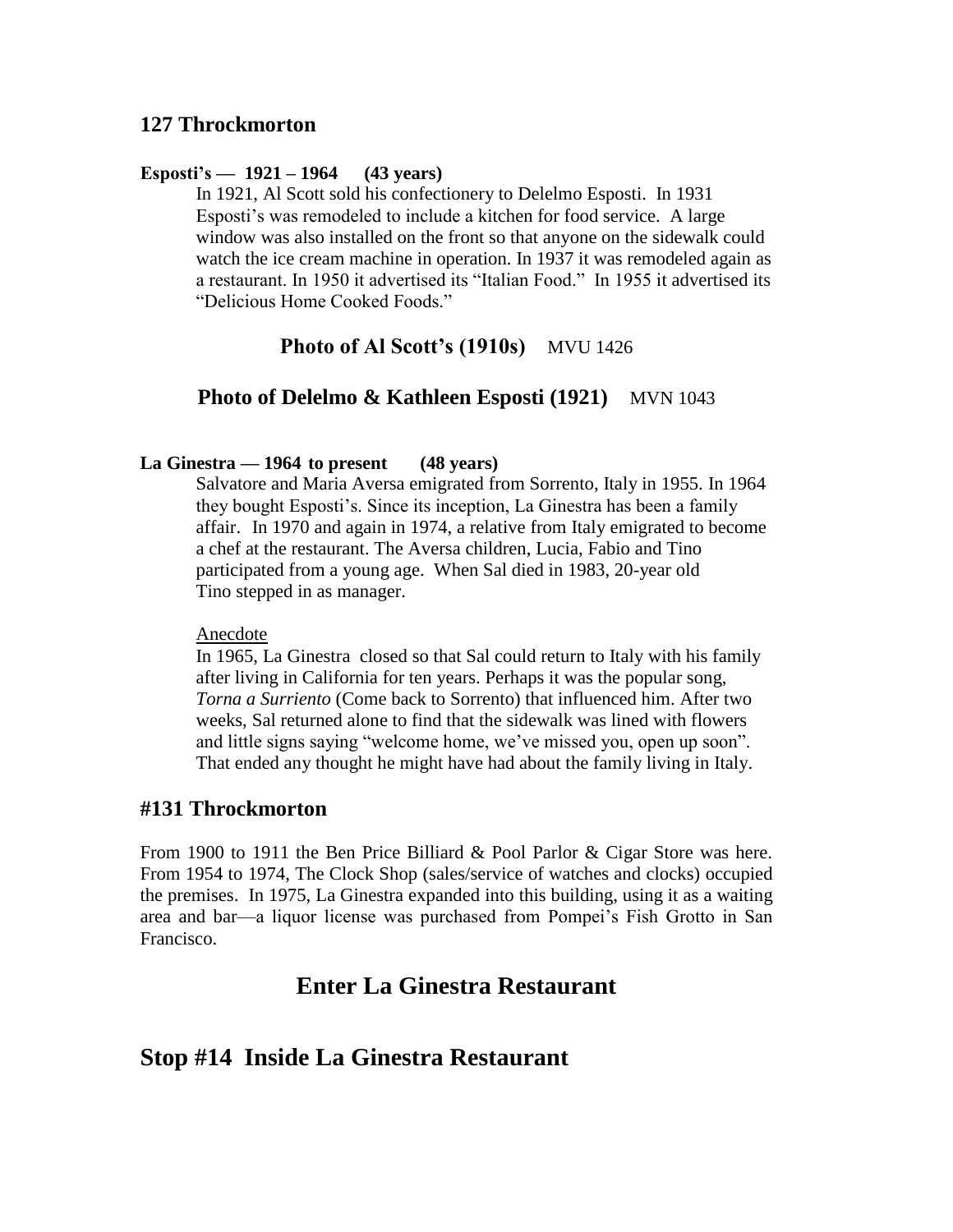Enter the restaurant and walk straight back through the dining area.

View the kitchen on the left.

Continue to the back of the restaurant.

Turn right and go up a slight ramp to the bar.

Turn right again and walk through the bar.

Turn right again to return to the dining room.

Turn left and exit the restaurant.

While in the bar, note the posters, memorabilia, including those from Esposti's, the wine and the display in the windows fronting on the street.

### **Turn right and proceed to 153 Throckmorton**

**Stop #15 Close to OKSA in the open area**

**139 Throckmorton, now the driveway to a parking lot**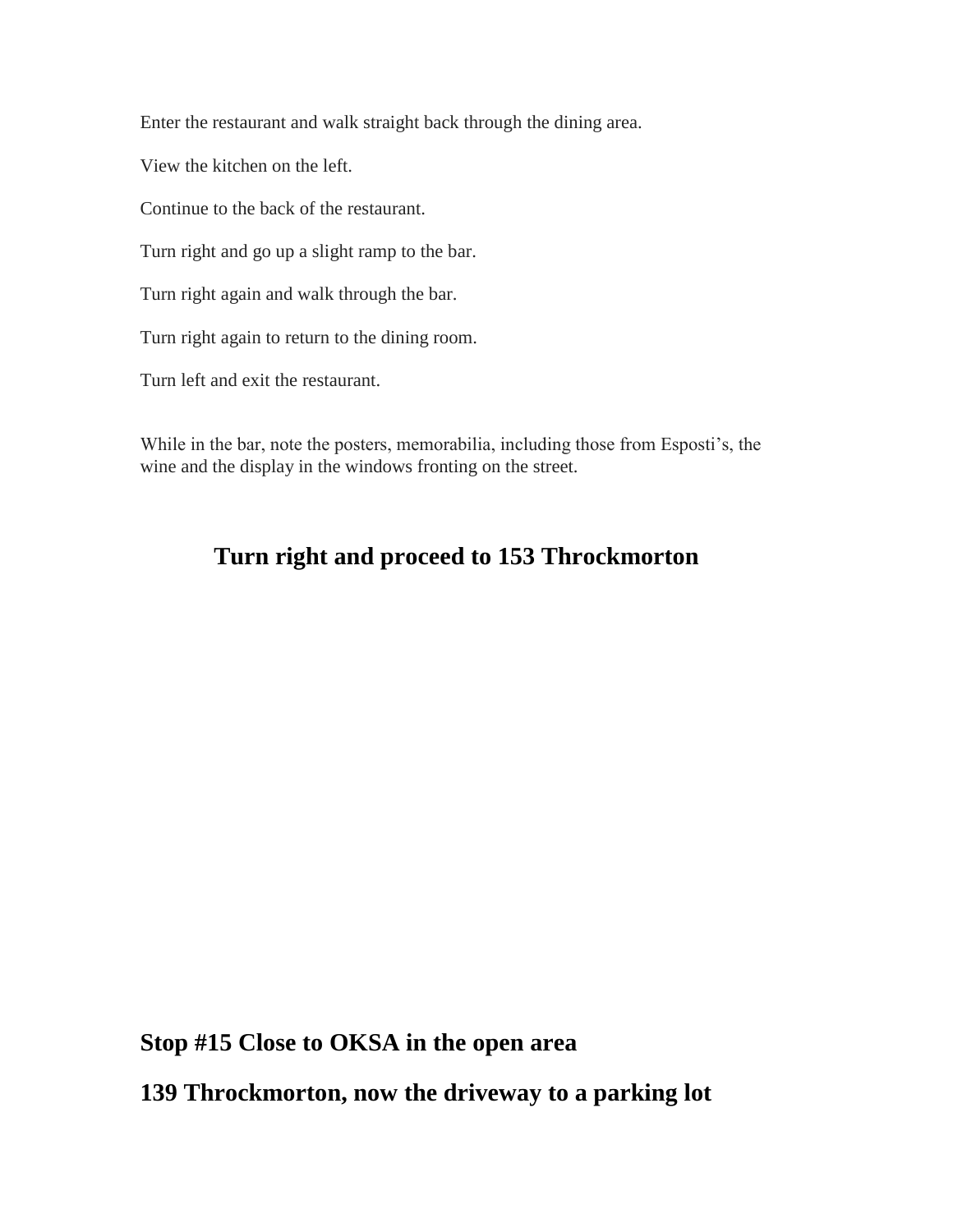**Venice Café — 1935-1937 (2 years)**

**The Log Cabin — 1938 - 1947 (9 years)**

### **Photo of Log Cabin and Meet The Quinn's (1939**) MVN 1781A

### **153 Throckmorton, now OSKA**

**Hiker's Retreat — 1938 (1 year)** Lockers were available for hikers

**Meet The Quinns — 1939 - 1941 (2 years)**

**The Office — 1950 – 1971 (21 years)**

#### **Photo of The Office and Sonapa Farms (1950s)** MVN 1018

**Sweetwater — 1972 – 2007 (35 years)**

Opened on November 17, 1972. Owners were continually involved in controversies with the city council concerning the sale of liquor, music amplification and hours of opening.

The history of Sweetwater will be discussed at its new location.

### **Proceed to the other end of the open area**

**Stop #16 Near Mill Valley Inn in the open area**

**163 Throckmorton, now Mill Valley Inn**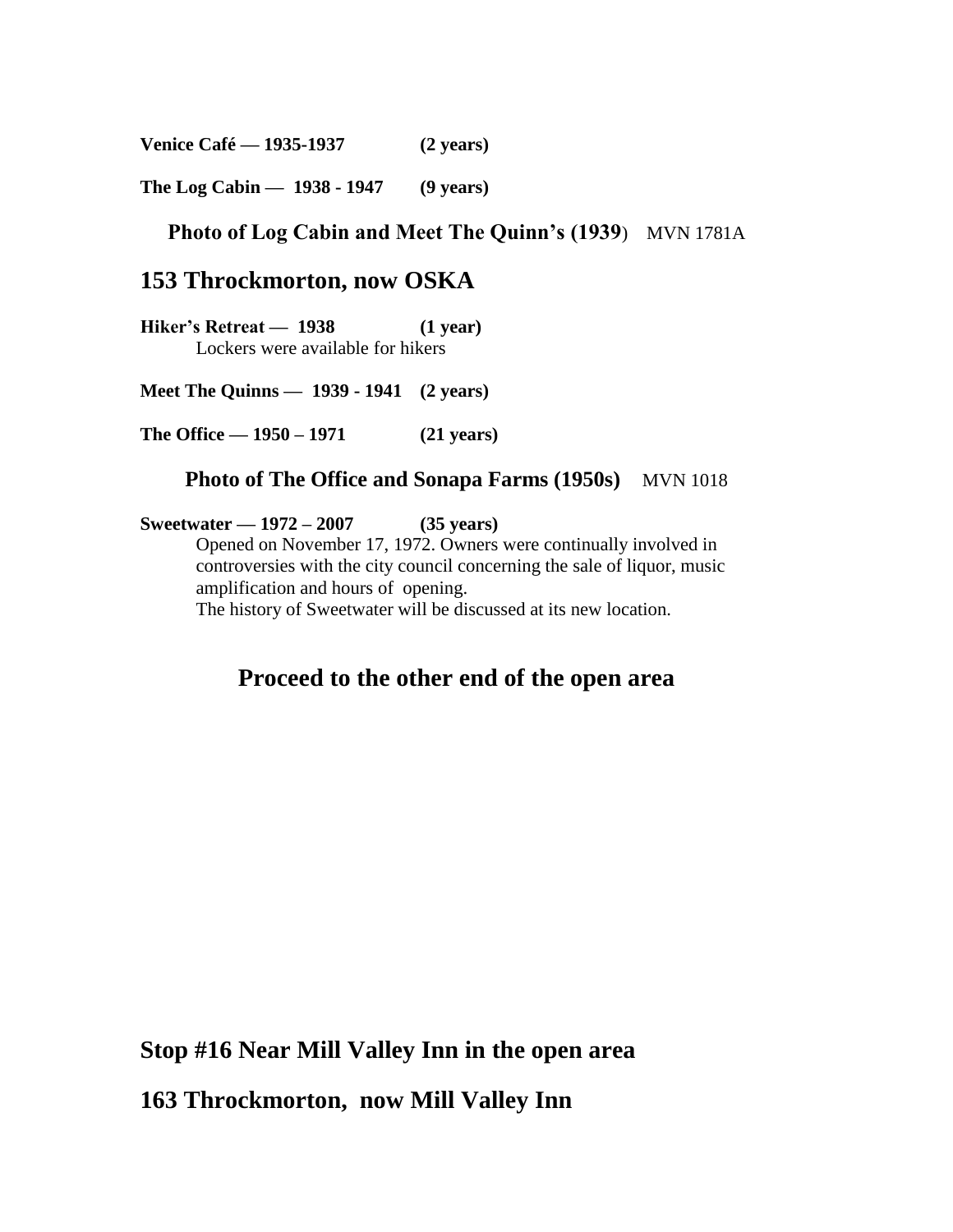**Sequoia Grotto — 1935-1950 (15 years)**

**The Palate — 1951 – 1973 (22 years)**

Original owners were painters whose apartment/atelier was upstairs.

#### **Photo of The Palate (1970s) MVN 4003**

**Luisa's Palate Italian Restaurant — 1974 – 1975 (1 year)**

**La Veranda Ristorante Italiano — 1975 – 1984 (9 years)** In 1984, the building was destroyed by fire along with the adjacent Dowd's Moving and Storage facility. The Mill Valley Inn was built in 1994.

#### **Photo of La Veranda (1980s) MVU 1768**

#### **173 Throckmorton**

.

**Mill Valley Beer Works — 2010 to present (2 years)** This is the first brewery in Mill Valley. In addition to beer brewed onsite, the beer café offers a large selection of imported and craft microbrews along with lunch and dinner services. It recently doubled its size by expanding into the adjacent shop.

### **Cross Throckmorton and Cross Madrona**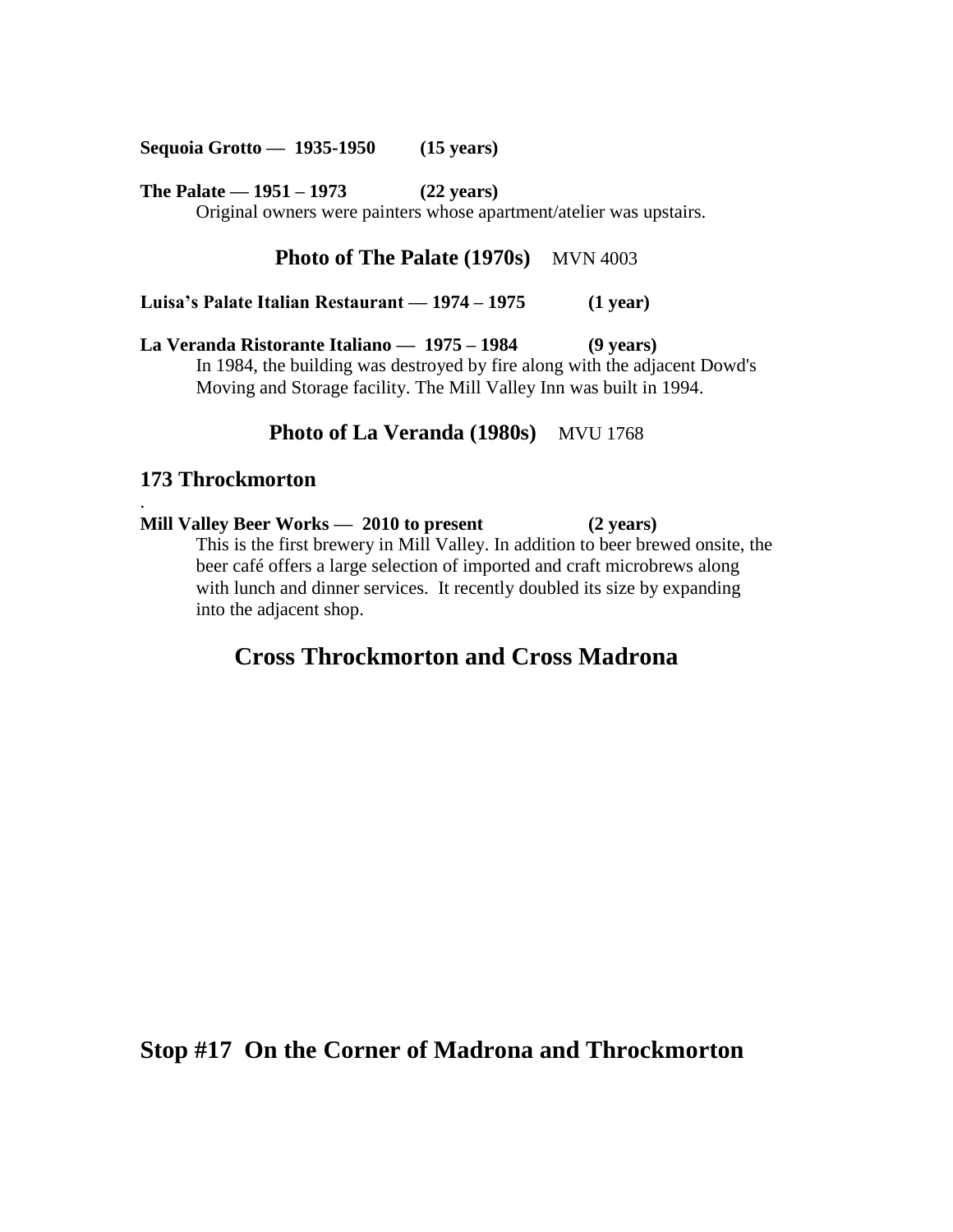From 1905 to 1940, the Mill Valley Record was produced in the two buildings on Madrona across the street in the middle of the block.

### **Photo of Mill Valley Record Offices (1920s)** MVU 1025

### **15 Madrona**

**Avatar's Punjabi Burritos 2001 to present (11 years)**

### **17 Madrona**

**True Confections 1978 – 1999 (21 years)**

**Small Shed Flatbreads (pizza) 2004 to present (8 years)** Breakfasts include scones, cinnamon rolls, brioche, muffins, and galettes

### **Proceed down Throckmorton and cross Bernard**

**Stop #18 On the Corner of Bernard and Throckmorton**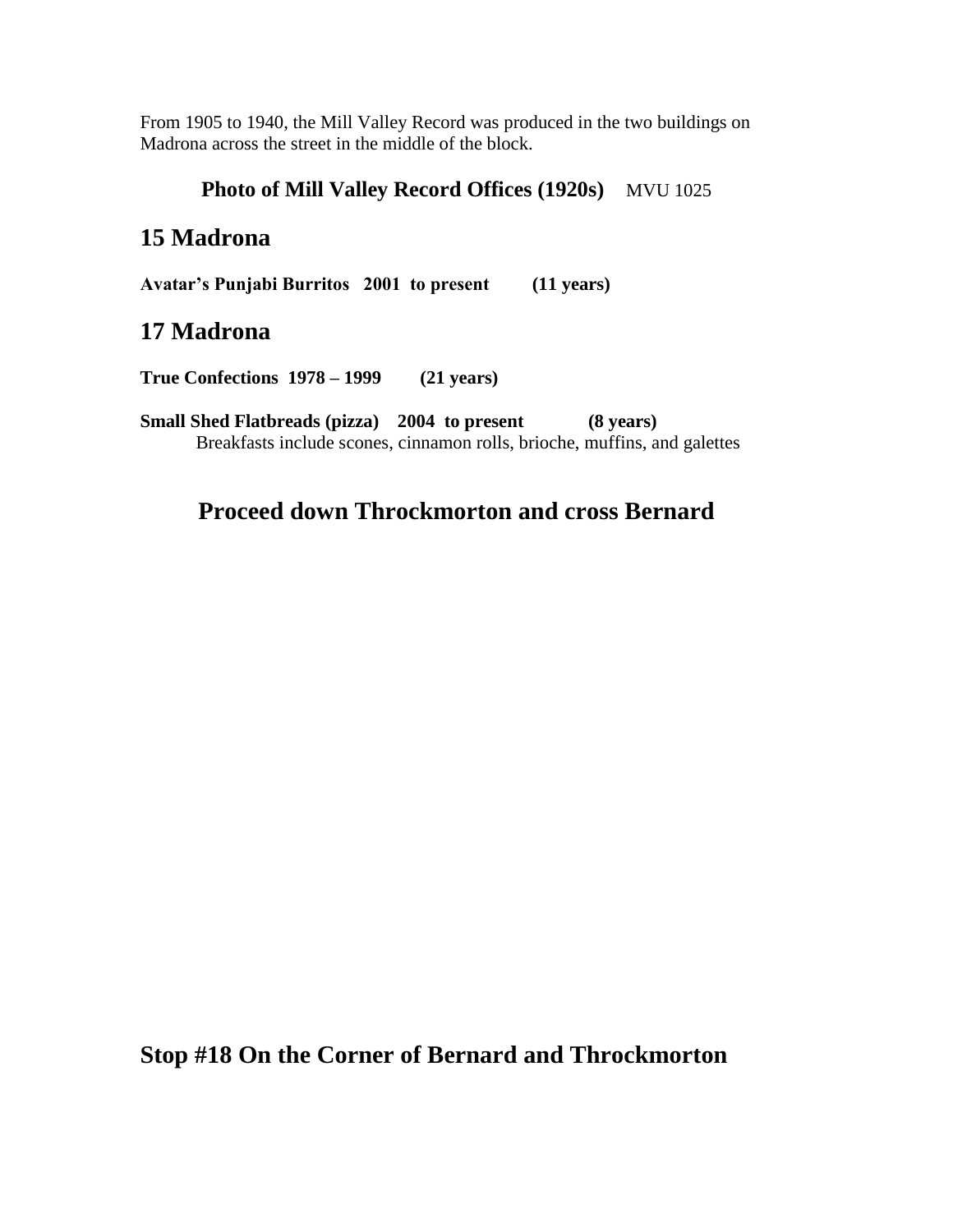This building is on the site of the first lot sold in the 1890 auction. The first business was a carpenter shop. In 1894, Pioneer Grocery arrived followed by three more grocery stores, the last one being a Safeway which arrived in the 1930s. In December 1938 when the Safeway moved out, Osgood's Tavern moved here from 36 Miller. In 1948, the name was changed to Old Mill Tavern.

**Osgood's Tavern — 1939 – 1948 (9 years)**

**Old Mill Tavern — 1948 – 1981 (33 years)**

In 1968 Old Mill Tavern started offering country music then rock music. Local residents complained about the noise. In 1981, the owner sold his liquor license to the newly opened Da Angelo. On Nov. 26, 1981, Old Mill Tavern served up its last drink to Charlie Deal, a well known city character who made toilet seat guitars.

### **Photo of Old Mill Tavern (1950s)** MVN 1772A

In 1982, the tavern's name was changed to O'Leary's Pub & Seafood Grill.

#### **O'Leary's Pub & Seafood Grill— 1982 – 1994 (12 years)**

May 1982 Mill Valley Magazine Advertisement **Eat Fish, Live Longer Eat Oysters, Love Longer Eat Clams, Last Longer** 

### Photo of O'Leary's Restaurant & Pub (1980s) MVU 1073

In 1994, the City Council voted to ban smoking in all restaurants. O'Leary's owner had to decide between "booze 'n' butts" or "good eats". Bistro Bistro won the day.

| Bistro Bistro (Parisian Bistro Food) — Dec. 1994 - 1995 | $(1$ year)           |
|---------------------------------------------------------|----------------------|
| Annabelle's (American Food) — 1995 – 1996               | $(1$ year)           |
| The Frog and the Peach (Farm Fresh Food) $-1996 - 1997$ | $(1$ year)           |
| Vasco (Italian Food) $-$ 1998 to present                | $(14 \text{ years})$ |

### **Proceed through Lytton Square, turn left on Corte Madera**

### **Stop #19 at 19 Corte Madera**

**Sweetwater — 2012**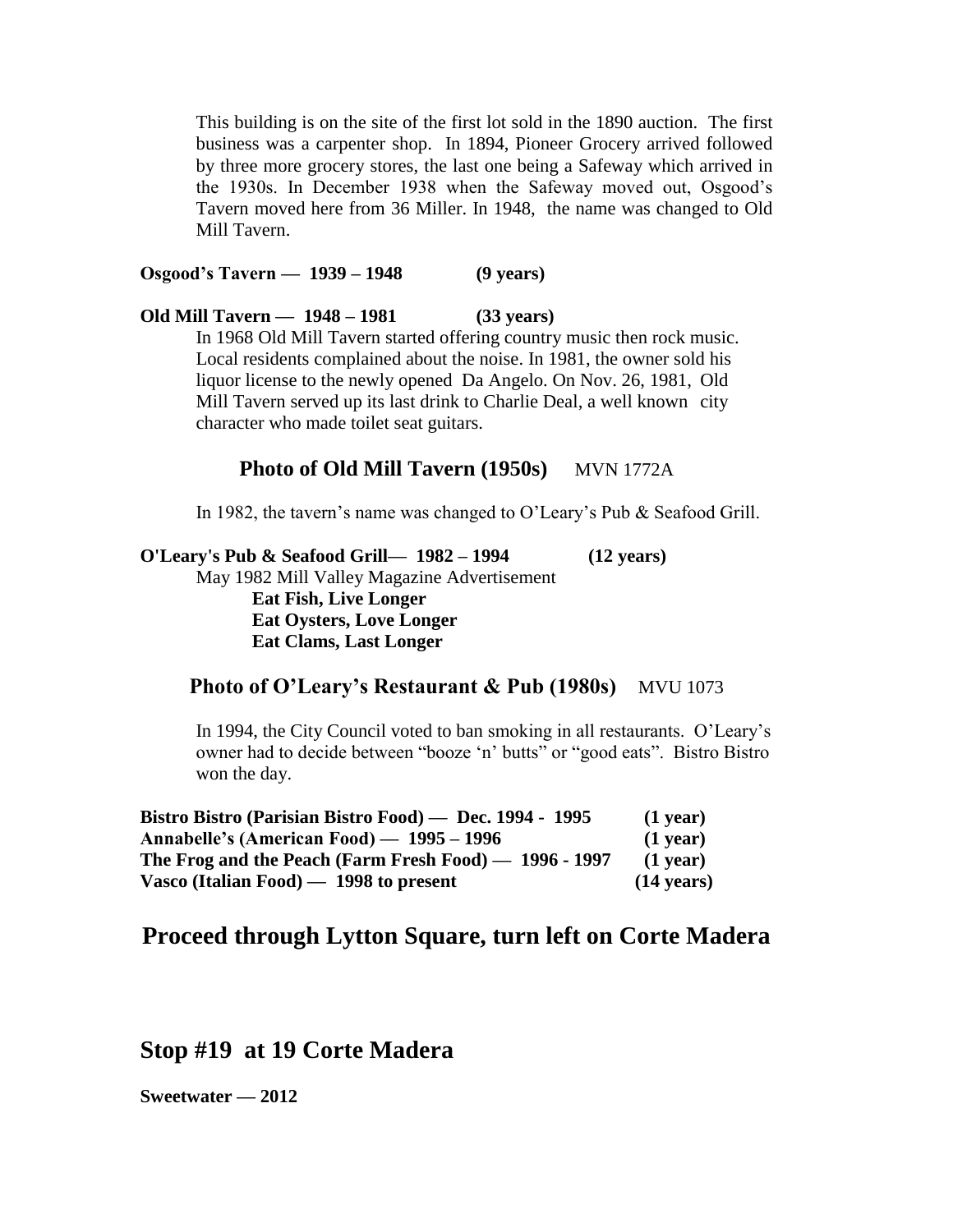The 107-year-old Masonic Hall was recently renovated for Sweetwater. There is a large room for music and a restaurant helmed by chef Gordon Drysdale. Opening night was January 27, 2012.

Sweetwater was founded on November 17, 1972 by Fred Martin, owner of The Office at 153 Throckmorton. In 1980 he sold it to Jay and Jeannie Patterson. Soon thereafter, they divorced and she acquired ownership. When she retired in 1998, Thom and Becky Steere came to the rescue and kept the doors open until 2007 when they lost the lease owing to a rent increase. The Steeres planned to reopen at 32 Miller which they began to remodel. High construction costs killed the project.

In July 2007, the Steeres established Sweetwater Station, a Larkspur nightclub. The venture lasted until the end of 2008 when they were evicted by the building's owner, American Legion Post 313.

A group of investors, many from Mill Valley, raised \$3 million for the new Sweetwater at Masonic Hall. They purchased the name from the Steeres. Jeanie Patterson gave the venture her blessing.

Until the Masonic Hall closed for remodeling, Ged Robertson, owner of Small Shed Flatbreads, had been presenting concerts there as the Woods Music Hall.

**Old Ranch Bakery & Lunch Room — 1889 – c. 1899 (about 10 years)** Mill Valley's first restaurant was located across the street. The restaurant was run my Mr. Benning. Meals cost 25 cents. Customers included workers on the mountain railroad.

**Photo of Old Ranch Bakery, Lunch Room (1889)** MVN 1042

### **Cross Corte Madera, turn right**

### **Stop #20 at 2 Corte Madera**

### **2 Corte Madera**